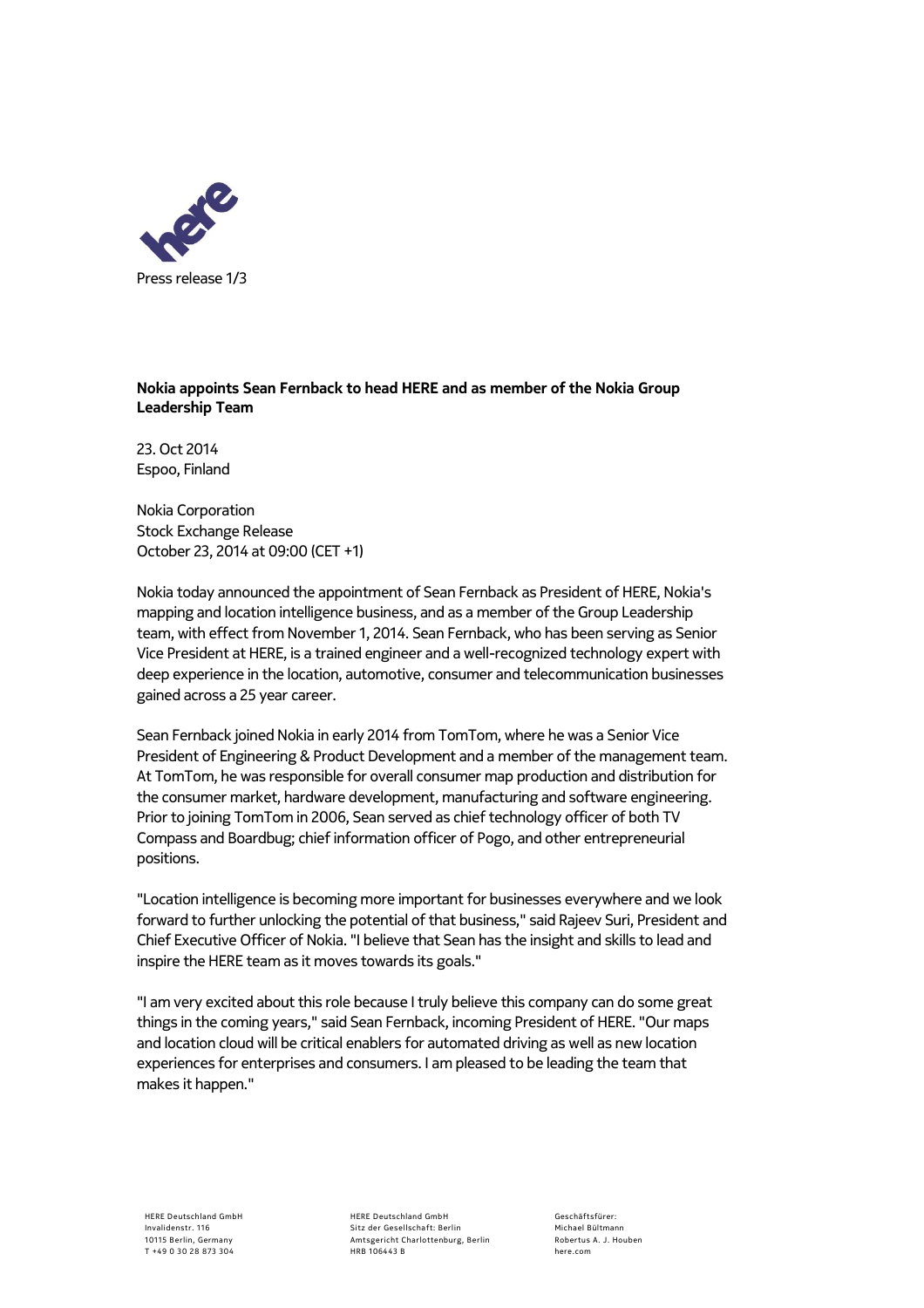

Clic[k Leadership biographies](https://company.here.com/en/newsroom/leadership-biographies/) for a photo of Sean Fernback.

**Media enquiries** [press@here.com](mailto:press@here.com)

About HERE<br>HERE, a Nokia company, is a leader in navigation, mapping and location experiences. We build high-definition (HD) maps and<br>combine them with cloud technology to enable rich, real-time location experiences in a b

HERE Deutschland GmbH Invalidenstr. 116 10115 B erlin, Germany T +49 0 30 28 873 304

HERE Deutschland GmbH Sitz der Gesellschaft: Berlin<br>Amtsgericht Charlottenburg, Berlin HRB 106443 B

Geschäftsfürer: Michael Bültmann Robertus A. J. Houben here.com